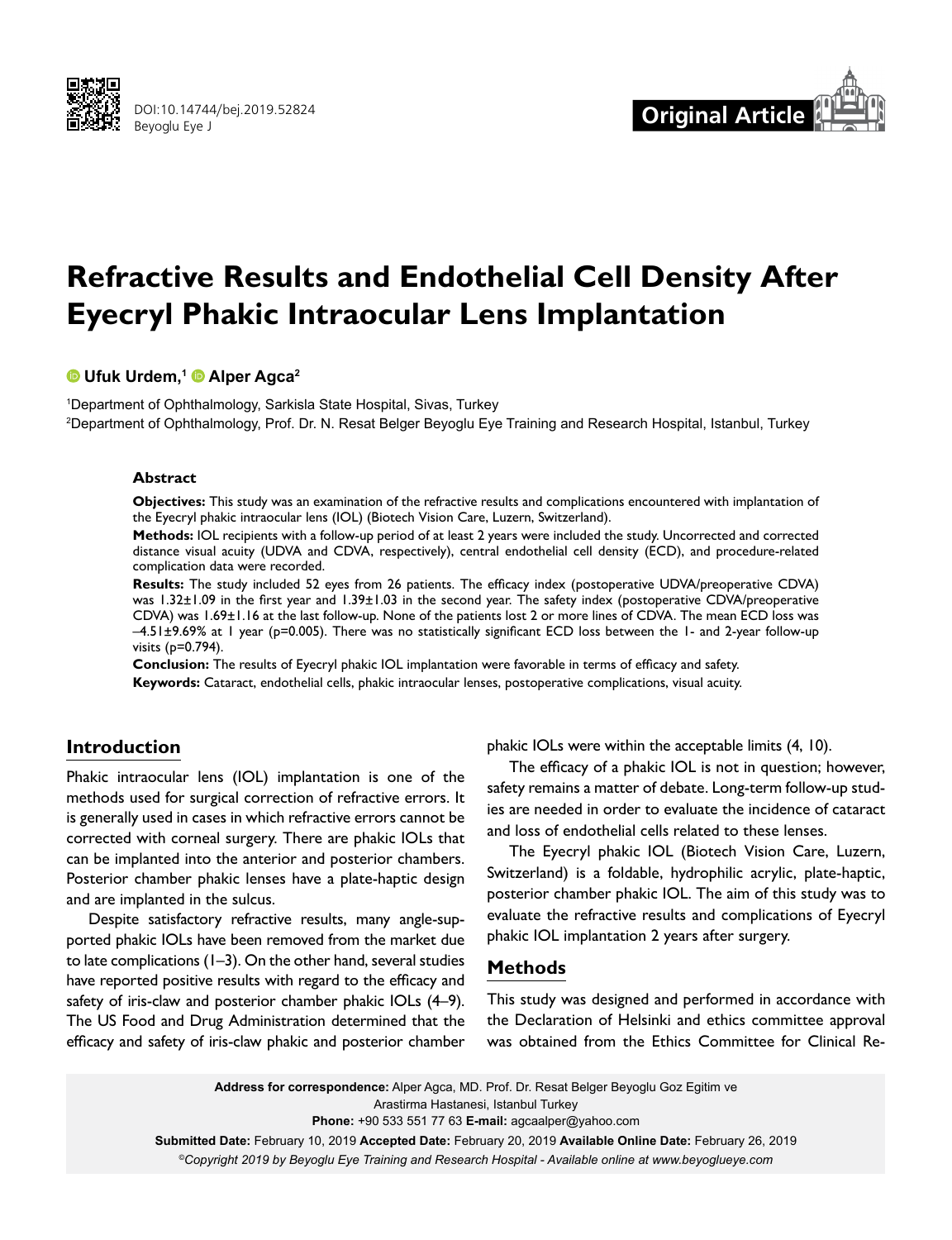search of Taksim Training and Research Hospital on April 4, 2018. The files of patients who underwent Eyecryl phakic IOL implantation in this hospital were retrospectively reviewed, and the patients with sufficient details of a 2-year follow-up period were included in the study.

An automatic phoropter and a liquid crystal display monitor with light-emitting diode backlight were used for corrected and uncorrected distance visual acuity (CDVA and UDVA, respectively) measurements at each visit. Preoperatively, topography and pachymetry mapping was performed, and the anterior chamber depth was measured using a Sirius topographer (Costruzione Strumenti Oftalmici, Firenze, Italy). At every visit, endothelial cell counts were measured with a specular microscope (CEM-530; Nidek Co. Ltd., Aichi, Japan). The anterior chamber was evaluated with a Visante anterior segment optical coherence tomography device (Carl Zeiss Meditec AG, Jena, Germany), and the intraocular pressure was measured using a Goldmann applanation tonometer. Details of patient demographic information, refractive error, CDVA, UDVA, endothelial density, intraocular pressure, and complications were evaluated at pre- and postoperative, 6-month, and 1- and 2-year examinations.

#### **Phakic Intraocular Lens and Surgical Method**

The Eyecryl phakic IOL is a foldable, hydrophilic acrylic, plate-haptic, posterior chamber phakic IOL designed to be implanted in the sulcus in phakic patients. With its own injector and cartridge system, it can be implanted with a 2.75 mm incision and has aspherical optics with a diameter of 4.65 to 5.50 mm in the range of  $-3.00$  to  $-23.00$  diopters (D). The optics have a 320 µm hole to prevent pupil block. The power of the lens to be implanted is calculated based on the patient's subjective manifest refraction and the refractive vergence formula on the company's website.

All of the patients in the study were operated on by the same surgeon following sub-tenon anesthesia. Mydriasis was achieved with preoperative topical cyclopentolate and phenylephrine drops. In all cases, a temporal corneal incision of 2.75 mm was created with a slit blade, and a side port was created with a microvitreoretinal blade. The anterior chamber was filled with sodium hyaluronate 1% (Provisc; Alcon Inc., Ft. Worth, TX, USA). Using the injector cartridge system, the phakic IOL was implanted in the anterior chamber while taking care not to touch the crystalline lens or the endothelium. Using a push–pull maneuver, each haptic was individually placed behind the iris. The ocular viscoelastic device in the anterior chamber was washed-out using a buffered salt solution. An irrigation/aspiration handpiece was not used in any of the surgeries. Drainage of the viscoelastic in the anterior chamber was followed by hydration of the incisions, and the operation was concluded.

#### **Statistical Analysis**

SAS version 9.4 software (SAS Institute, Cary, NC, USA) was used to perform the statistical analysis. Normal distribution was evaluated using the Shapiro-Wilk test. Paired ttests were used to analyze parametric data, and Wilcoxon tests were used to assess nonparametric data. Endothelial cell counts in the pre- and postoperative periods as well as the first and second postoperative year were evaluated using repeated analysis of variance.

## **Results**

The study included 52 eyes from 26 patients. Eighteen of the patients (69%) were female. The preoperative characteristics of the patients are provided in Table 1. The mean CDVA of the patients was 0.30±0.19 logarithm of the minimum angle of resolution (logMAR) pre-operatively and 0.19±0.25 logMAR and 0.12+0.16 logMAR in the first and second years, respectively. The mean UDVA of the patients was 0.24±0.21 logMAR and 0.27±0.21 logMAR in the first and second postoperative years, respectively. The efficacy index (postoperative UDVA/ preoperative CDVA) results were 1.32±1.09 and 1.39±1.03 in first and second years, respectively. CDVA (paired samples ttest, 2-tailed, p=0.172). Patient preoperative UDVA and postoperative CDVA can be seen in Fig. 1A. Fig. 1B illustrates the change in the best CDVA at the end of 2 years compared with the preoperative period. There was no loss in visual acuity in 2 patients. The safety index (postoperative CDVA/preoperative CDVA) was 1.69±1.16 at the last follow-up. None of the eyes lost more than 2 lines of CDVA. In all, 33% of the eyes gained 2 or more lines of CDVA.

The mean spherical equivalent (SE) of the patients at the end of the follow-up period was 0.61±0.64 D. The SE was within the range of  $-1.25$  D in all patients with  $\pm 1.00$  D in ±88% and ±0.50% in 52%. The distribution of the study patients' refractive error is shown in Figure 1 C–E. Figure 1 F shows the change in SE during the follow-up period. The SE was –0.34±0.65 D in the sixth postoperative month and increased to –0.61±0.64 D in the second year (p<0.005; paired samples t-test, 2-tailed p value).

**Table 1.** Preoperative characteristics

| <b>Parameter</b>                                               | Mean±SD (Range)                         |
|----------------------------------------------------------------|-----------------------------------------|
| Age (years)                                                    | 32.54±7.60 (23.0 to 49.0)               |
| SE (D)                                                         | $-13.44\pm3.25$ ( $-7.13$ to $-20.00$ ) |
| Astigmatism (D)                                                | $1.05 \pm 0.71$ (0.00 to 2.25)          |
| Axial lenght (D)                                               | 28.08±1.17 (24.15 to 29.61)             |
| Anterior chamber depth (µm)                                    | $3.66 \pm 0.22$ (3.04 to 4.04)          |
| Mean keratometry (D)                                           | 44.58±1.75 (39.21 to 47.49)             |
| Corneal thickness (Thinnest, µm)                               | 526±36 (452 to 595)                     |
| SD: standard deviation; SE: spherical equivalent; D: diopters. |                                         |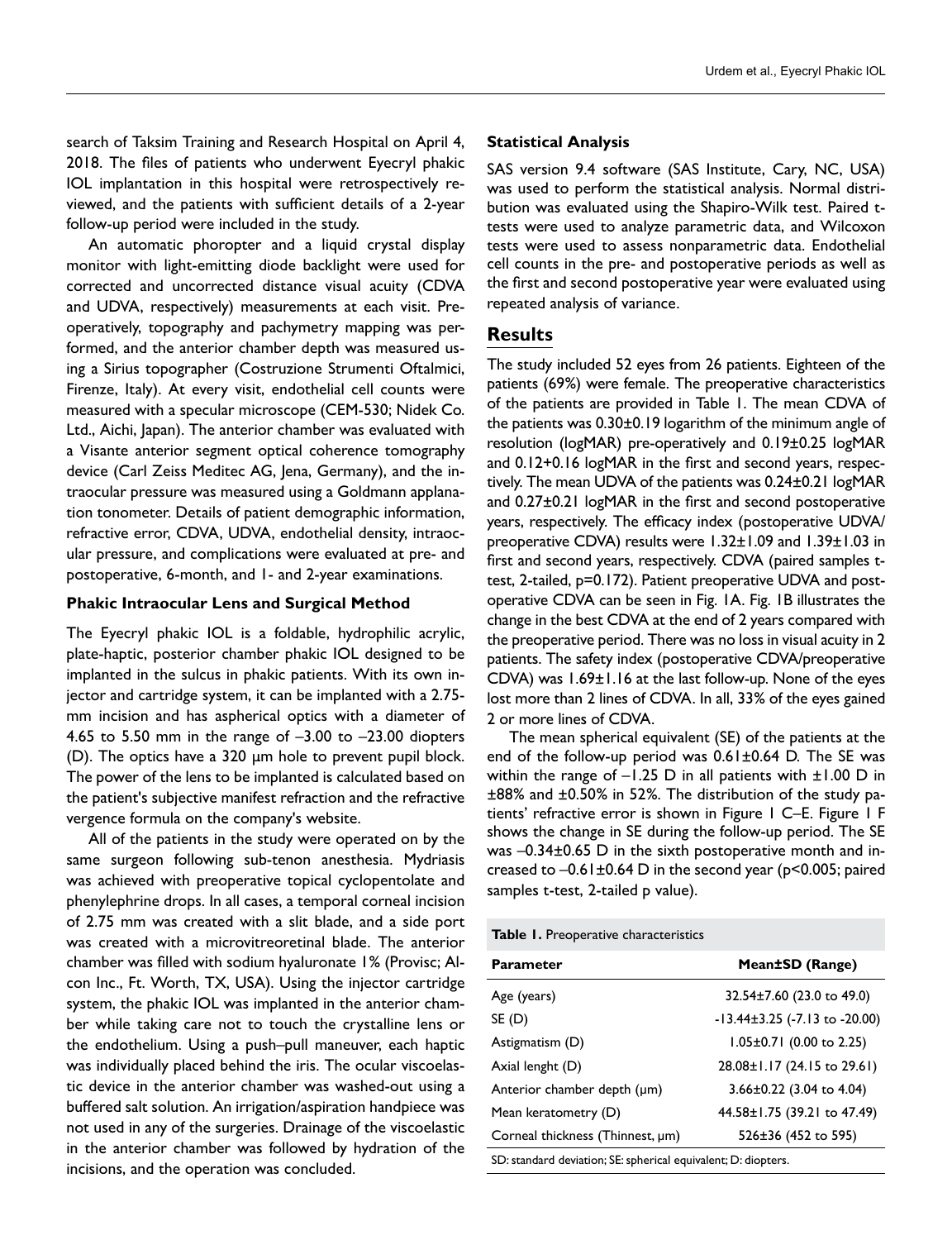

**Figure 1. (a)** Cumulative uncorrected and corrected distance visual acuity (UDVA and CVDA, respectively); **(b)** Change in CVDA; **(c)** Spherical equivalent of attempted versus achieved refraction; **(d)** Accuracy of spherical equivalent refraction; **(e)** Pre- and postoperative refractive astigma-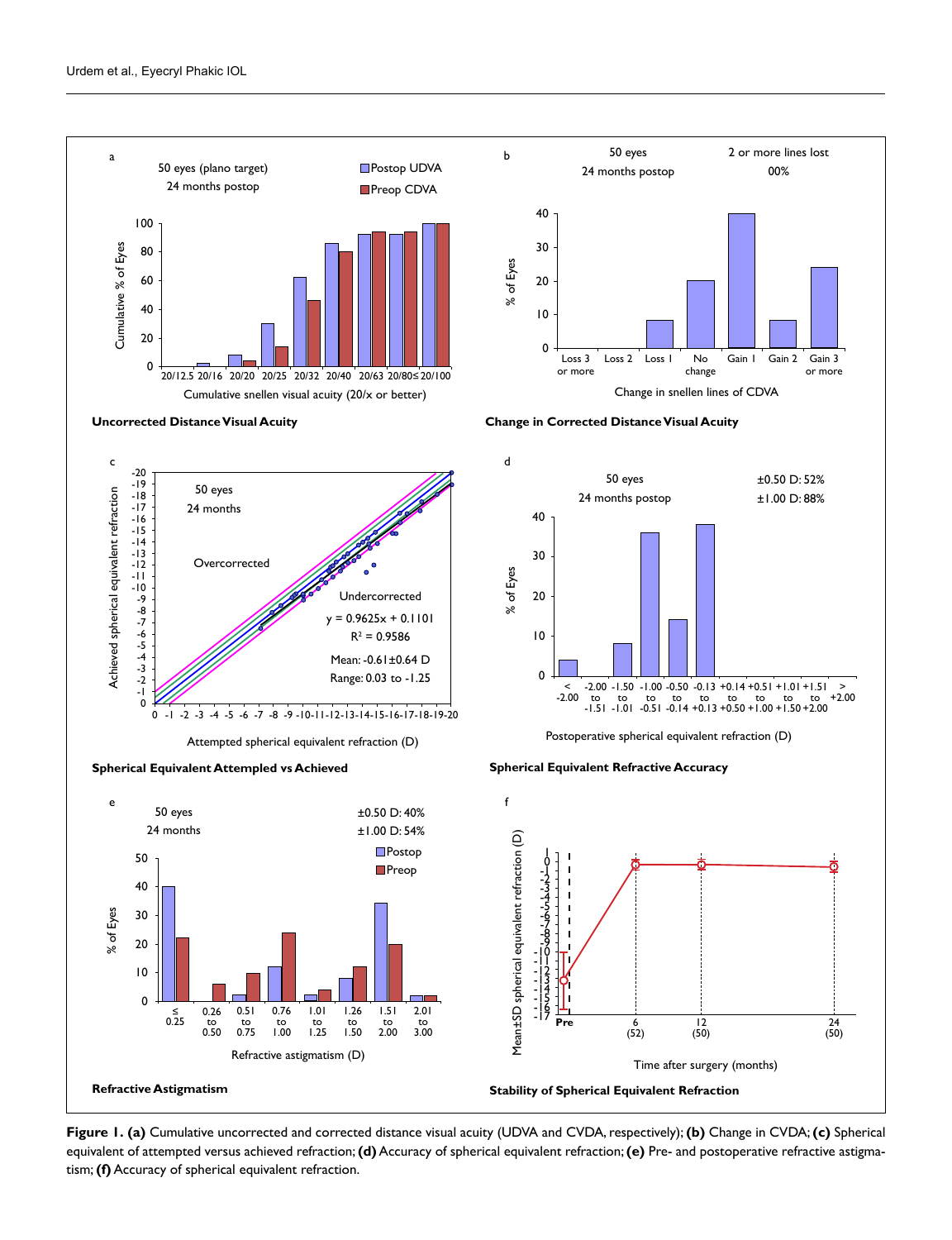

**Figure 2.** Endothelial cell density during follow-up.

Figure 2 shows the change in central endothelial cell density (ECD). The mean preoperative ECD was 2720±338 cells/ mm2, and decreased to 2606±305 cells/mm<sup>2</sup> at the 6-month examination (p=0.015; paired samples t-test, 2-tailed p value). The mean ECD at the 1-year postoperative visit was  $2589\pm371$  cells/mm<sup>2</sup> and was not significantly different from the 6-month visit (p=0.005; paired samples t-test, 2-tailed p value). The mean ECD at the 2-year postoperative visit was  $2555\pm358$  cells/mm<sup>2</sup> and was not significantly different from the ECD at the 1-year visit (p=0.794; paired samples t-test, 2-tailed p value). The mean ECD decrease at 1 year was 4.51±9.69%. There was a mean decrease of 0.98±8.98% between the 1- and 2-year visits. The cumulative mean reduction in ECD was 5.67±10.8% at the 2-years postoperative evaluation.

## **Discussion**

In this study, similar to other phakic IOL implantation series in the literature, the expected increase in UDVA after the Eyecryl phakic IOL implantation was observed (5, 8). The safety index in this study was >1.0, indicating that the mean patient CDVA had increased after the operation. Seventytwo percent of the patients had >1 lines of CDVA-related improvement. Although only 52% of the patients were within ±0.50 D, an efficacy index of >1.0 was achieved. In other words, although 48% of patients had a refractive error of –0.50 D to –1.25 D, the mean UDVA was higher than the mean preoperative CDVA. A high efficacy index refractive error was probably due to CDVA improvement. The CDVA improvement after surgical correction of a high refractive error is well known (11–14). Analysis of the targeted and achieved refractive corrections revealed a slight low correction tendency and the average SE increased steadily through the second year. The patients' mean preoperative axial length included in the study was 28.05 mm, the mean SE was –13.20 D, and the mean age was 32.54±7.60 years. Accordingly, we believe that that patients in this study had progressive myopia due to an increase in axial length, and an increase in

the mean SE at the 2-year follow-up was an expected result. However, because of the retrospective nature of the study, it is not possible to make a definitive judgment because of the absence of postoperative axial length measurements.

To the best of our knowledge, there are no published results in the literature concerning long-term follow-up of the phakic IOL used in our study. However, the implantable collamer lens (ICL) is very similar, and there are reports of 10 years of follow-up with the ICL (15, 16). Fernández-Vega-Cueto et al. (17) found that prior to implantation of the Visian ICL (Staar Surgical AG, Nidau, Switzerland), the mean SE was –8.30±2.98 D; after surgery, it was –0.19±0.32 D, –0.29±0.38 D, and –0.37±0.47 D at 12, 24, and 36 months, respectively. They reported that the regression between the first and third years was statistically significant. Lee et al. (5) reported that the mean SE had decreased to –0.58±0.72 D in patients with a follow-up period of at least 5 years and 69.8% of the patients were within ±0.50 D. Guber et al. (16) reported a safety index of 1.25±0.57 at the 10-year followup with an average SE of 0.7 D. Moya et al. (15) stated that the SE was –1.77±1.93 D in the last examination of 144 patients after 12 years of follow-up. The relatively good refractive outcomes in the early period and the high efficacy index in the long run, despite myopic shifts, are common points in all of these studies and in our study. This probably results from the increase in patients' best CDVA.

Although several phakic IOL models have been withdrawn from the market, the problem was never the failure to achieve refractive success or a satisfactory UDVA, but were complications due to the phakic IOL implantation (3, 18).

After phakic IOL implantation, severe complications, such as endothelial decompensation, cataracts, and glaucoma may occur. To our knowledge, there is no reported case of endothelial decompensation after ICL implantation, except for a few cases that developed endothelial decompensation after trauma and dislocation. On the other hand, endothelial cell loss after ICL implantation may be above normal physiological loss even in the long term (10). Torun et al. (18) reported complications after implantation of a posterior chamber phakic IOL (PRL; Carl Zeiss Meditec AG, Jena, Germany), which was subsequently removed from the market. The study enrolled 52 eyes and the mean length of follow-up was 86±21 months. The mean endothelial cell loss at the last follow-up was 6.4%. In our study, the mean endothelial cell loss at 1 year was 4.51%. However, there was no significant endothelial cell loss between the first and second years after Eyecryl posterior chamber phakic lens implantation. Although these results indicate a decrease in ECD in the first year and a stabilization thereafter, prospective studies with a longer follow-up period are needed to determine if the endothelial loss rate is greater than the physiological loss.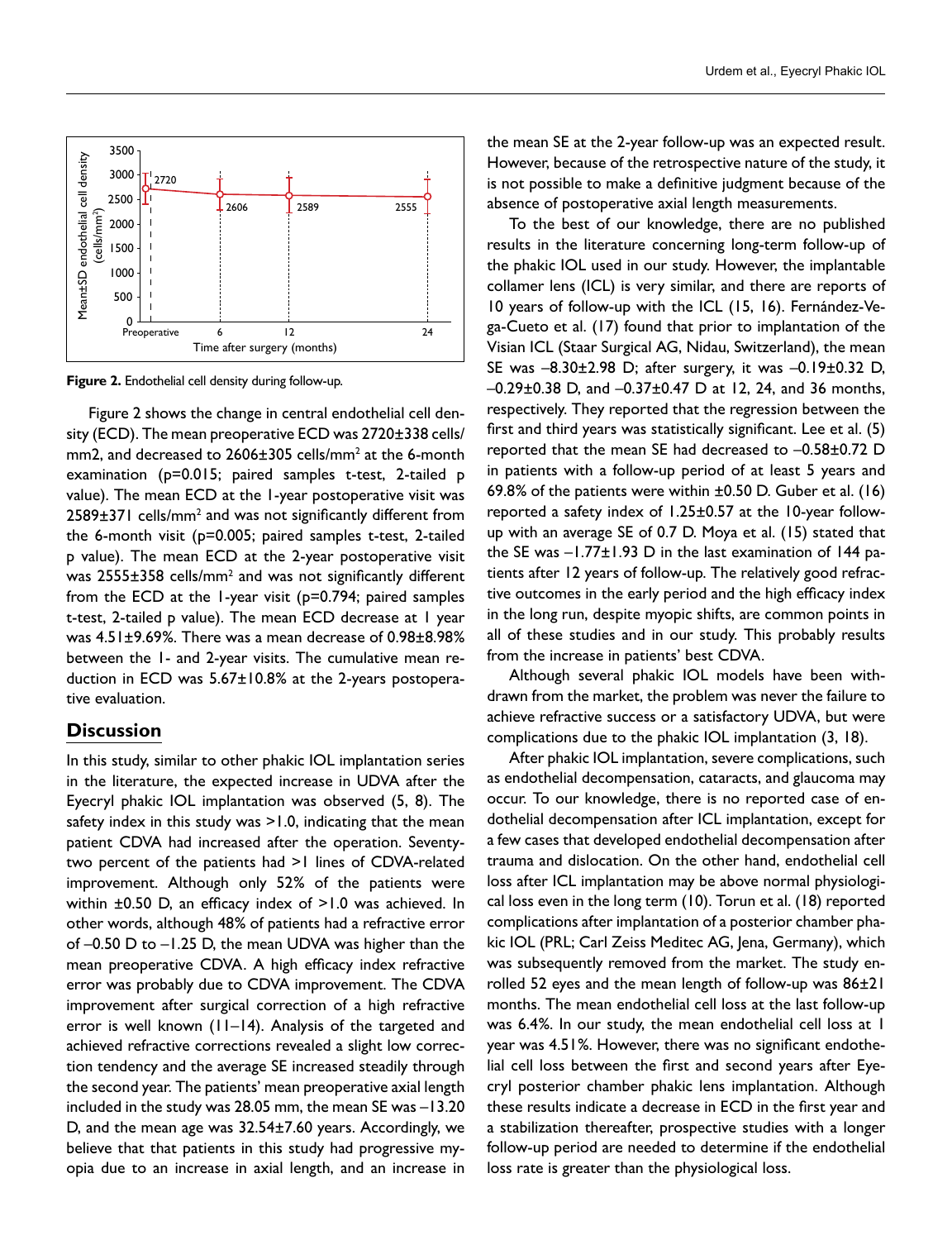Another potential complication of posterior chamber phakic IOLs is cataract formation. Guber et al. (16) reported an incidence of cataract after ICL implantation of 4.9% after 5 years and 18.3% after 10 years.

However, the incidence of cataracts may vary depending on the design of the posterior chamber lens and the characteristics of the material. For example, the incidence of cataracts after implantation of a phakic refractive lens that was removed from the market for other issues may be lower than that of an ICL (19, 20). However, a direct comparison between posterior chamber phakic IOLs of different designs do not yet exist in the literature. In our study, 2 eyes (4%) of a patient had anterior subcapsular cataract after Eyecryl phakic IOL implantation. Nonetheless, the incidence of cataract formation may be higher in the long term, and longer follow-up periods are required. Although glaucoma can be seen after both anterior and posterior chamber phakic IOL implantation, none of our patients had pigment dispersion or high intraocular pressure requiring medical treatment in 2 years of follow-up.

One of the weak aspects of this study is its retrospective design. Due to the retrospective nature of the research, it was not possible to analyze the relationship between the axial lengths of the patients and myopic refractive shift during the follow-up period. Another weakness of the study is that although the follow-up period and number of patients were sufficient to analyze the data concerning the refractive results and early complications, the follow-up period may not have been sufficient to analyze complications such as cataract development and endothelial cell loss, which may become evident during a longer follow-up. Also, the number of the eyes was insufficient to analyze complications that are less likely to develop, such as glaucoma and retinal detachment. However, this study reports the 2-year results of a posterior chamber phakic IOL with a relatively adequate number of patients for the first time. The fact that all of the operations were performed by a single surgeon is another strength of the study because it minimizes surgeon-related variables.

In conclusion, we have retrospectively evaluated the results of Eyecryl phakic IOL implantation in our clinic. In this study, the results were positive in terms of efficacy and safety indices. No serious complications with the potential to affect CDVA were observed; however, cataracts developed in 2 eyes (4%). Cataract development may have serious implications in eyes with pathological myopia due to an increased risk of retinal detachment after cataract surgery in these eyes. Studies with a longer follow-up period are needed to clarify the incidence of cataract after implantation of the Eyecryl phakic IOL.

#### **Disclosures**

**Ethics Committee Approval:** Ethics Committee approval was obtained from the Ethics Committee for Clinical Research of Taksim Training and Research Hospital (04.04.2018, No: 35)

**Peer-review:** Externally peer-reviewed.

**Conflict of Interest:** None declared.

**Authorship Contributions:** Involved in design and conduct of the study (UU, AA); preparation and review of the study (UU, AA); data collection (UU, AA); and statistical analysis (UU, AA).

## **References**

- 1. Güell JL, Morral M, Kook D, Kohnen T. Phakic intraocular lenses part 1: historical overview, current models, selection criteria, and surgical techniques. | Cataract Refract Surg 2010;36:1976-93.
- 2. Kohnen T, Kook D, Morral M, Güell JL. Phakic intraocular lenses: part 2: results and complications. | Cataract Refract Surg 2010;36:2168–94.
- 3. Kohnen T, LaFontaine L, Andrew R; Study Investigators. Longterm safety follow-up of an anterior chamber angle-supported phakic intraocular lens. J Cataract Refract Surg 2017;43:1163-1170.
- 4. Stulting RD, John ME, Maloney RK, Assil KK, Arrowsmith PN, Thompson VM; U.S. Verisyse Study Group. Three-year results of Artisan/Verisyse phakic intraocular lens implantation. Results of the United States Food And Drug Administration clinical trial. Ophthalmology 2008;115:464–72.e1.
- 5. Lee J, Kim Y, Park S, Bae J, Lee S, Park Y, et al. Long-term clinical results of posterior chamber phakic intraocular lens implantation to correct myopia. Clin Exp Ophthalmol 2016;44:481–7.
- 6. Kobashi H, Kamiya K, Igarashi A, Matsumura K, Komatsu M, Shimizu K. Long-term quality of life after posterior chamber phakic intraocular lens implantation and after wavefront-guided laser in situ keratomileusis for myopia. J Cataract Refract Surg 2014;40:2019–24.
- 7. Dick HB, Budo C, Malecaze F, Güell JL, Marinho AA, Nuijts RM, et al. Foldable Artiflex phakic intraocular lens for the correction of myopia: two-year follow-up results of a prospective European multicenter study. Ophthalmology 2009;116:671–7.
- 8. Bohac M, Anticic M, Draca N, Kozomara B, Dekaris I, Gabric N, et al. Comparison of Verisyse and Veriflex Phakic Intraocular Lenses for Treatment of Moderate to High Myopia 36 Months after Surgery. Semin Ophthalmol 2017;32:725–733.
- 9. Alfonso JF, Baamonde B, Fernández-Vega L, Fernandes P, González-Méijome JM, Montés-Micó R. Posterior chamber collagen copolymer phakic intraocular lenses to correct myopia: five-year follow-up. J Cataract Refract Surg 2011;37:873–80.
- 10. Sanders DR, Doney K, Poco M; ICL in Treatment of Myopia Study Group. United States Food and Drug Administration clinical trial of the Implantable Collamer Lens (ICL) for moderate to high myopia: three-year follow-up. Ophthalmology 2004;111:1683–92.
- 11. Ağca A, Çakır İ, Tülü Aygün B, Yaşa D, Yıldırım Y, Yıldız BK, et al. Visual and Refractive Outcomes of Small-Incision Lenticule Extraction in High Myopia: 5-Year Results. J Ophthalmol